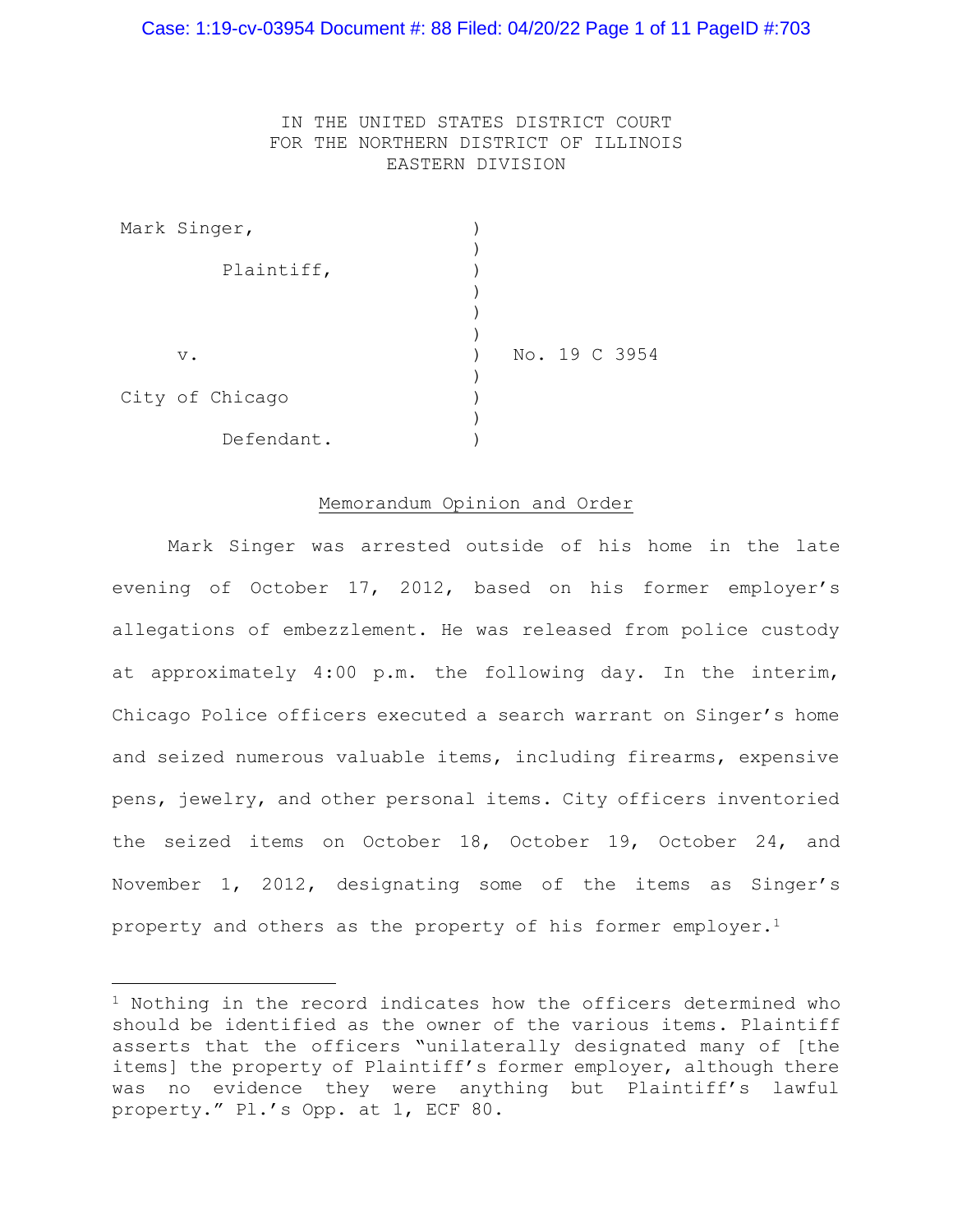### Case: 1:19-cv-03954 Document #: 88 Filed: 04/20/22 Page 2 of 11 PageID #:704

In June of 2014, the Cook County State's Attorney's Office dropped the criminal charges it had pursued based on the conduct that led to Singer's arrest, but most of the items seized from Singer's home remained in the custody of the Chicago Police Department. Some of the items were later sold or destroyed. Singer filed this action in 2018, claiming that the City violated due process by depriving him of his property without notice and an opportunity to be heard, and that it converted his property in violation of state law.<sup>2</sup> At the close of discovery, the City moved for summary judgment. The motion is denied for the reasons below.

The parties agree that a trio of cases—*City of West Covina v. Perkins*, 525 U.S. 234 (1998), *Gates v. City of Chicago*, 623 F.3d 389 (7th Cir. 2010), and *Conyers v. City of Chicago*, 10 F.4th 704 (7th Cir. 2021)—provide a framework for assessing plaintiff's due process claim, although naturally, they disagree about how these cases apply to the facts here. At this juncture, these cases favor Singer.

*West Covina* concerned "whether the Constitution requires a State or its local entities to give detailed and specific instructions or advice to owners who seek return of property lawfully seized but no longer needed for police investigation or criminal prosecution." 525 U.S. at 236. The Court held that "when

<sup>2</sup> Plaintiff raised additional constitutional and state claims, but I dismissed these on January 24, 2020. See ECF 34, 35.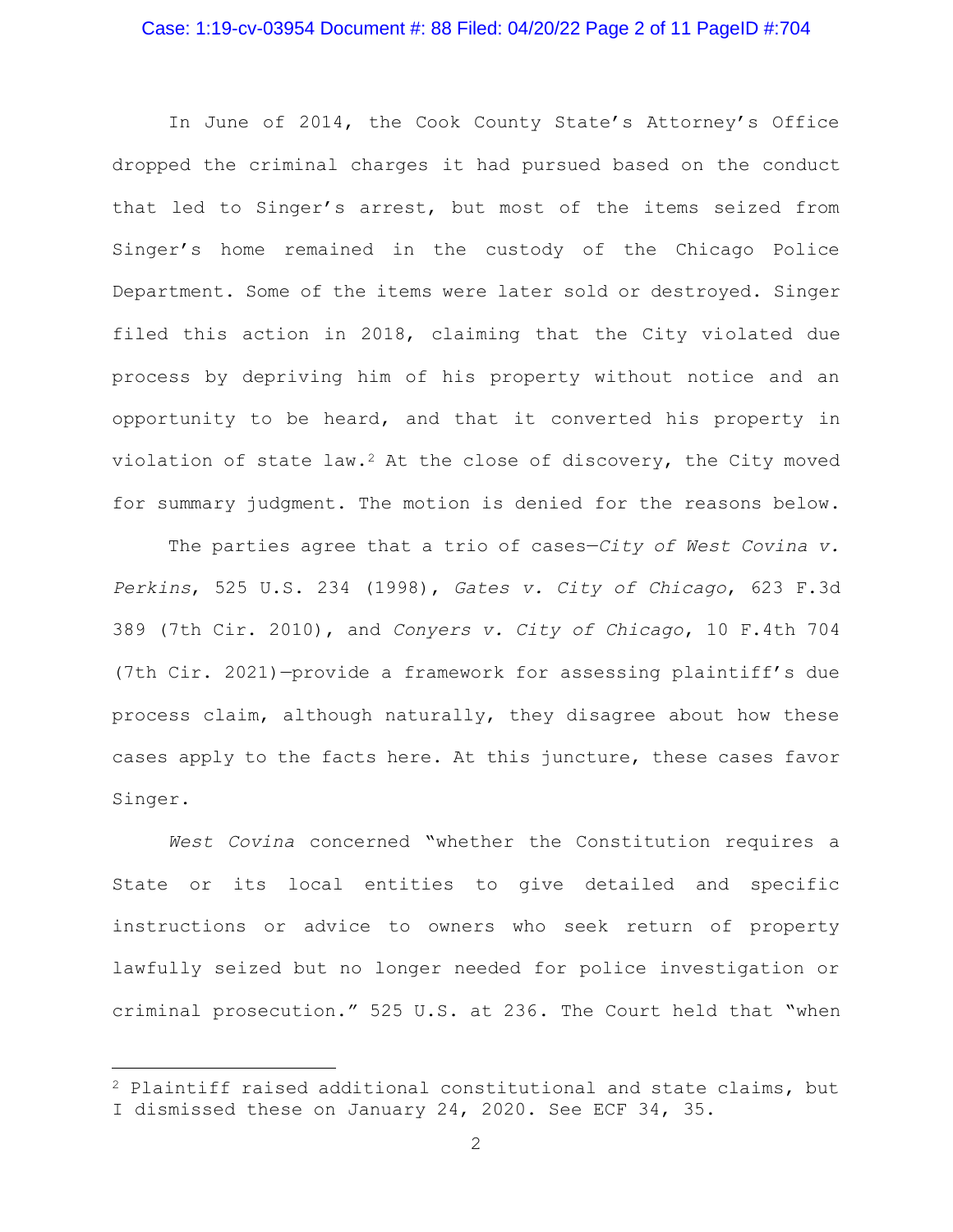### Case: 1:19-cv-03954 Document #: 88 Filed: 04/20/22 Page 3 of 11 PageID #:705

law enforcement agents seize property pursuant to warrant, due process requires them to take reasonable steps to give notice that the property has been taken so the owner can pursue available remedies for its return." *Id*. at 240. But the Court went on to hold that due process does not require "individualized notice of state-law remedies [that] are established by published, generally available state statutes and case law." *Id*. at 241.

In *Gates*, the Seventh Circuit acknowledged these principles but distinguished *West Covina* on the ground that while the *West Covina* plaintiffs challenged only the adequacy of the notice they received, the *Gates* plaintiffs challenged the both the adequacy of notice and the substantive sufficiency of the state law remedies available for recovering property (specifically, money) seized from them upon their arrest. *See* 623 F.3d at 398. The Seventh Circuit observed that the record contained evidence suggesting that in addition to requiring the *Gates* plaintiffs to present a "Section 108" order (i.e., the putative state law remedy), the City also required "additional documents not prescribed by any state statute," which were obtainable only through "difficult-toaccess police department rules." *Id*. at 399. *See also id.* at 405 (referring to the police department's "Form 54," which the evidence suggested may have been "essentially unobtainable" in practice). Further, the court found that it was not clear from the summary judgment record that the notices routinely sent to arrestees at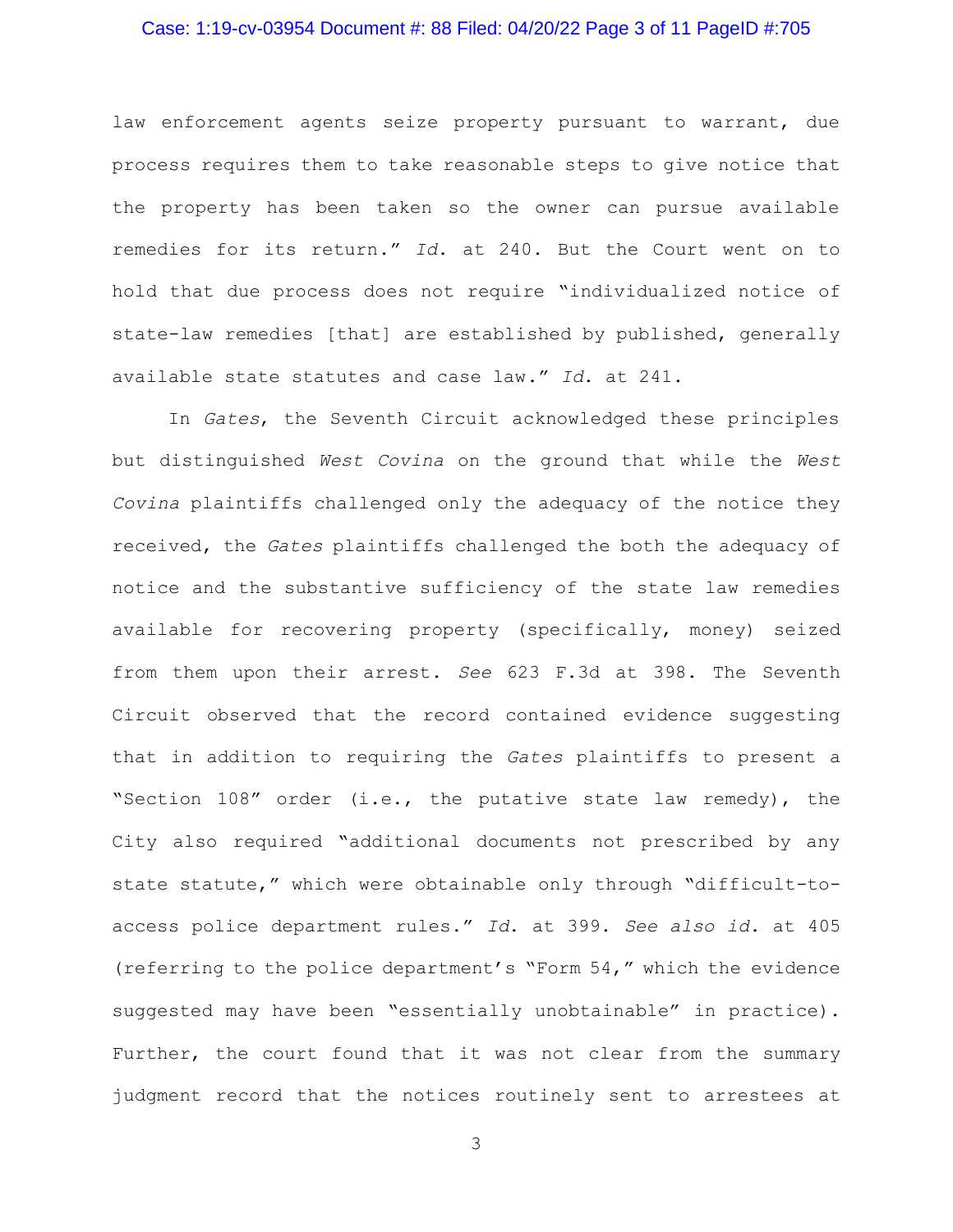### Case: 1:19-cv-03954 Document #: 88 Filed: 04/20/22 Page 4 of 11 PageID #:706

their home addresses were "reasonably calculated" to reach them, since many arrestees "predictably remain[ed] in custody" at the time the notices were sent. *Id*. at 401.

In addition to these factual issues, *Gates* held that to the extent the City's procedures required arrestees "to seek a court order releasing their property" following the conclusion of criminal proceedings against them (and in the absence of forfeiture proceedings), it "improperly place[d] on the arrestee the burden of proof to establish that he had a lawful right to the property." *Id*. at 410–11 (7th Cir. 2010). Moreover, the court found that it could not quantify the significance of that burden on the factual record before it. For all of these reasons, the Seventh Circuit reversed the district court's entry of summary judgment and remanded the case to allow the fact-finder to consider various questions bearing on the plaintiffs' due process claim, including:

how many arrestees each year "donate" their money to the City and how many reclaim it? What exactly is required of arrestees in order to reclaim their money? If a Section 108 order is required, is it actually available to arrestees, and is it truly a *de minimis* matter to obtain such an order? How many arrestees have their money taken by an officer who checks the "hold for evidence or investigation" box? How many get it back? How many do not? How many Form 54s Chicago police officers sign each year? How many Section 108 orders are entered, and how many are denied? Given the impressive amount of money that goes unclaimed each year by a class of persons who in all likelihood want it back, has the City created a policy that places an impermissible and daunting burden on arrestees to establish an entitlement to money that the City has no right to retain?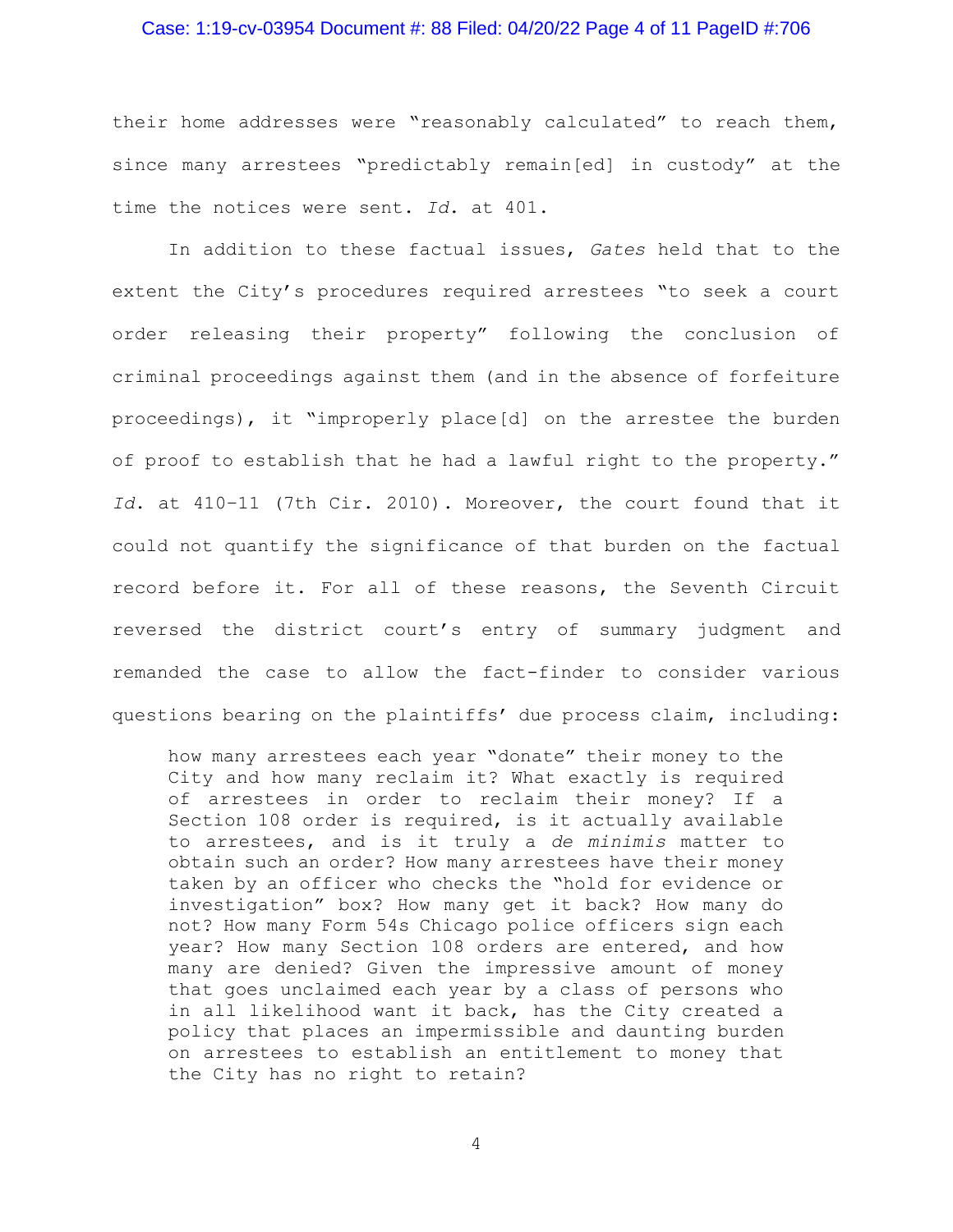*Gates* 623 F.3d at 412.

Singer's due process claim raises similar questions, which the record either leaves unanswered or answers in a manner that prevents summary judgment in the City's favor. For example, the City asserts that Singer: 1) was required to present a Section 108 order to recover his property; 2) received notice of this requirement; and 3) could have but failed to invoke the Section 108 procedure. But neither the first nor the second assertion emerges clearly from the undisputed evidence. As to the need for a Section 108 order, the City cites language printed on the back of certain inventory sheets stating:

If your receipt is marked "Hold for Investigation and/or Evidence," and the property is not money and not subject to any local, state or federal forfeiture laws (including narcotics, gambling or prostitution offenses), *you may get your property back by getting a court order from a criminal court judge*. (See 725 ILCS 5/108, et seq.) You must give the court order, your receipt, and your photo ID to ERPS to get your property back. To find out if your property is subject to forfeiture, you may contact the CPD Asset Forfeiture Unit at (312) 746-7630, Monday through Friday (8:00 a.m. to 4:00 p.m., closed holidays).

If your criminal case is over, and you did not have the judge sign an order for return, *you may get your property back by returning to the CPD facility where your property was inventoried*. Give your receipt to desk personnel and they will help you get a property release order. You must then bring the property release order, your receipt and your photo ID to ERPS to get your property. ...

Pl.'s L.R. 56.1 Resp., ECF 79 at ¶ 15 (emphasis added). A reasonable interpretation of these instructions is that they offer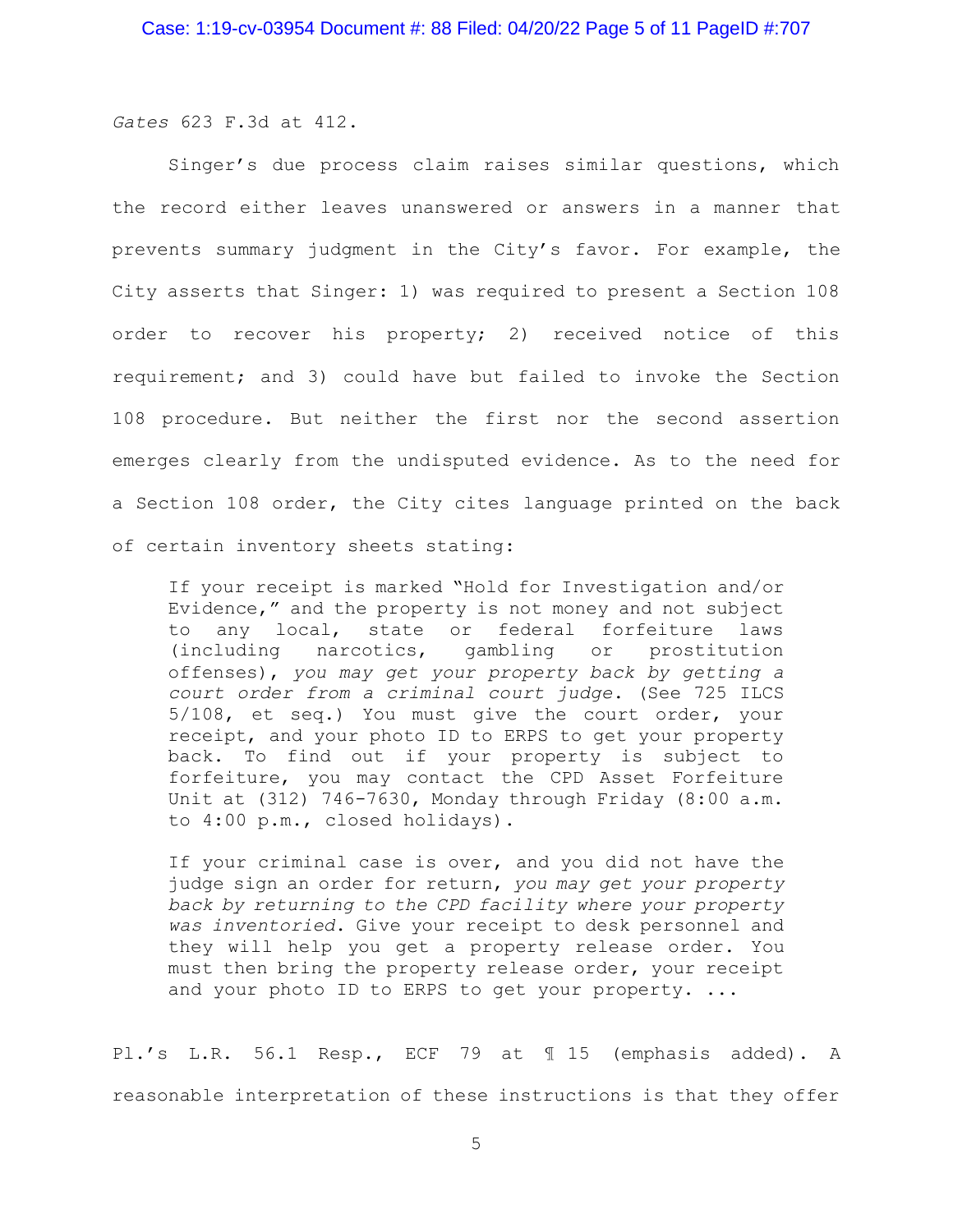# Case: 1:19-cv-03954 Document #: 88 Filed: 04/20/22 Page 6 of 11 PageID #:708

two alternative avenues for recovering property marked "Hold for Investigation and/or Evidence" (as Singer's was). The first, described in the first paragraph, instructs arrestees that they *may* (not "must") obtain "a court order from a criminal court judge" (i.e., a "Section 108" order), which they may use (in conjunction with other documents) to "get [their] property back." The second, described in the second paragraph, is available "[i]f your criminal case is over" (as Singer's was) and "you did not have the judge sign an order for return" (as Singer did not). In such cases, the notice instructs arrestees to present a receipt at "the CPD facility where [their] property was inventoried" and to solicit help from "desk personnel" to obtain a "property release order," which they may use (in conjunction with other documents) to "get [their] property." This release order may or may not be the "essentially unobtainable" Form 54 described in *Gates—*the parties do not say. What can be said, however, is that the notice the City contends Singer received does not clearly inform arrestees in his position that a Section 108 order is *required*, as the City now argues, to recover their property.

As to the second issue—whether Singer actually received the notice the City cites—the record reflects a genuine dispute. The City argues that Singer received actual notice of its procedures printed on "the back of an inventory sheet given to Plaintiff." Def.'s Mem., ECF 70 at 4. Singer contends, however, that he did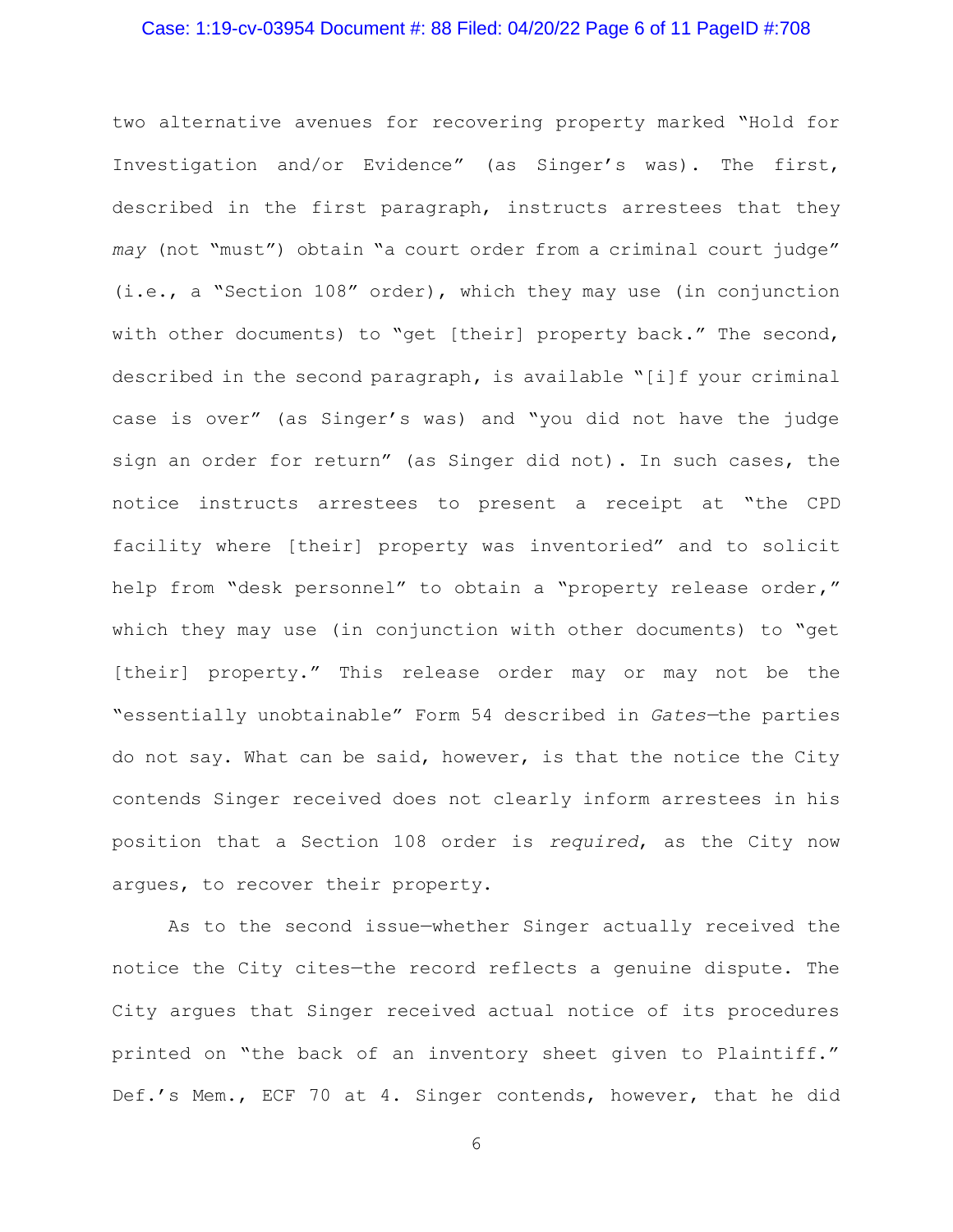# Case: 1:19-cv-03954 Document #: 88 Filed: 04/20/22 Page 7 of 11 PageID #:709

not receive "Copy 4-Citizen Copy" of the inventory sheet on which the instructions are printed, and which is apparently given to property owners only "if" they are "present" at the police station. *see* Pl.'s L.R. 56.1 Stmt. of Add'l Facts, ECF 79 at ¶ 15 (quoting Special Order S07-01-02, ECF 69-8 at VI.A.5.c.)). Singer insists that he did not receive "Copy 4" (or any copy) of his inventory sheet at the police station, presumably because the property seized from his home was still being inventoried at the time he was released from custody. Further, while it appears that "Copy 3" of the inventory sheet was provided to the criminal court and was thus available to Singer during his criminal proceedings, that copy did not contain instructions for retrieving seized property.

The City tries to brush aside these details, insisting that even if Singer did not receive a physical copy of instructions for retrieving his property, he nevertheless had constructive notice of the relevant procedures because they were available online. It is here that the City invokes *Conyers*, but its reliance is misplaced. In *Conyers*, the plaintiffs claimed that the City violated due process by deeming their seized property abandoned and disposing of it after thirty days, even though the plaintiffs remained in custody throughout that thirty-day period. The Seventh Circuit upheld summary judgment of the plaintiffs' due process claim, focusing its analysis, as the district court had, on three issues: "(1) the adequacy of the content found on the website; (2)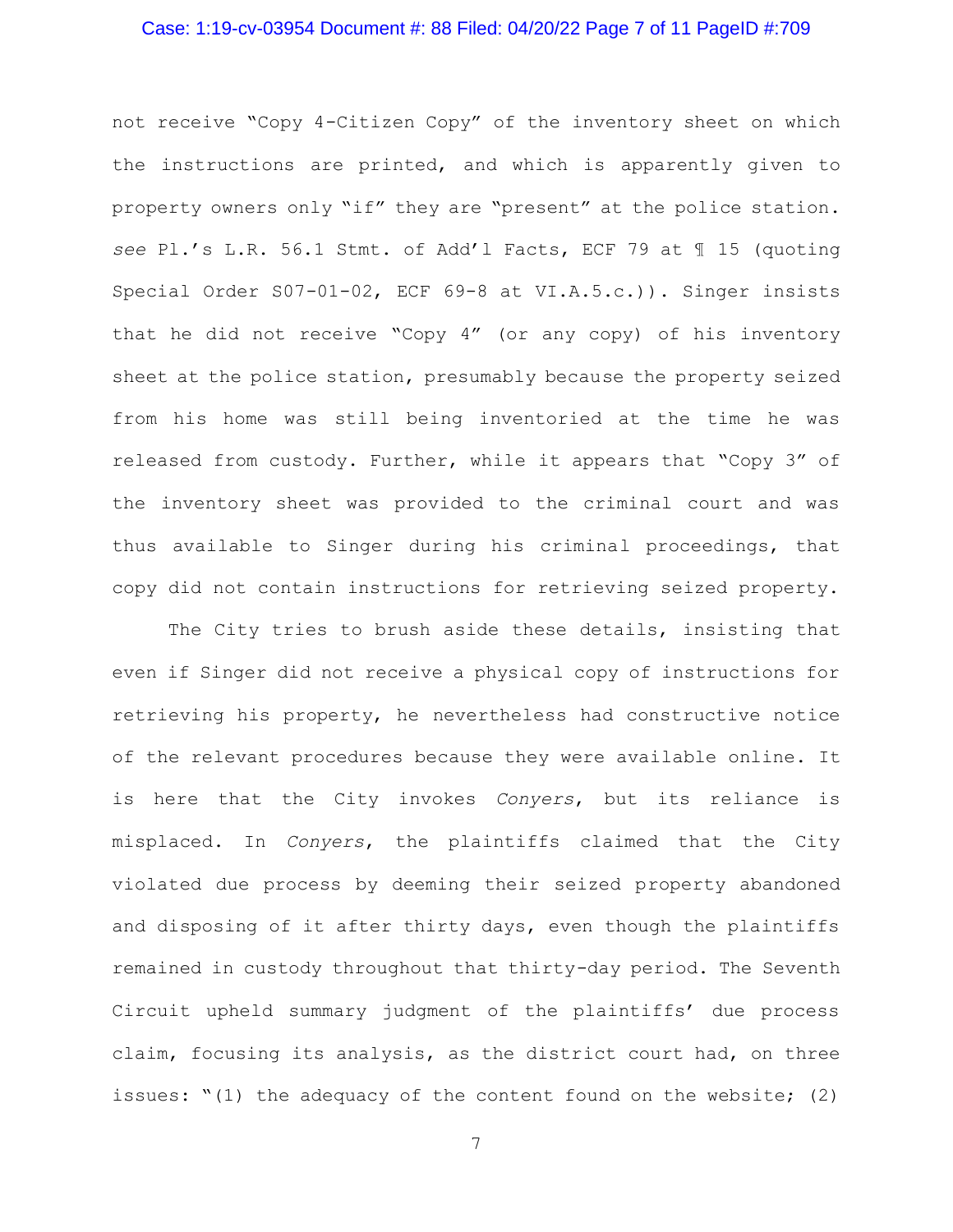### Case: 1:19-cv-03954 Document #: 88 Filed: 04/20/22 Page 8 of 11 PageID #:710

the adequacy of inmate access to the website; and (3) proof that the website was active and online during the class period." *Id*. at 712. Both courts concluded that the record raised no triable dispute as to any of these issues. Importantly, the plaintiffs did not dispute that they had received hard copies of a notice that contained instructions for retrieving their property (either themselves or through a designee), which also stated, "[i]nformation on how to get back inventoried property is also available at [www.ChicagoPolice.org.](http://www.chicagopolice.org/)" *Id*. at 707. Moreover, the parties agreed that "the content of the notice on the website was sufficient" to satisfy due process. *Id*. at 709. Accordingly, the court zeroed in on the issues of the plaintiffs' ability to access that website during their incarceration and whether the website was active at the relevant times. *Id*. at 714-15. Because the undisputed factual record answered both questions affirmatively, summary judgment for the City was appropriate.

The City insists that because Singer, like the plaintiffs in *Conyers*, had access to the CPD website, he, too, had constructive notice of the City's property retrieval procedures. But unlike in *Conyers*, the City has not established that Singer received any notice directing him to its website, nor has it offered evidence of the contents of its website throughout the relevant period. For at least these reasons, the City is not entitled to summary judgment on the analysis in *Conyers*.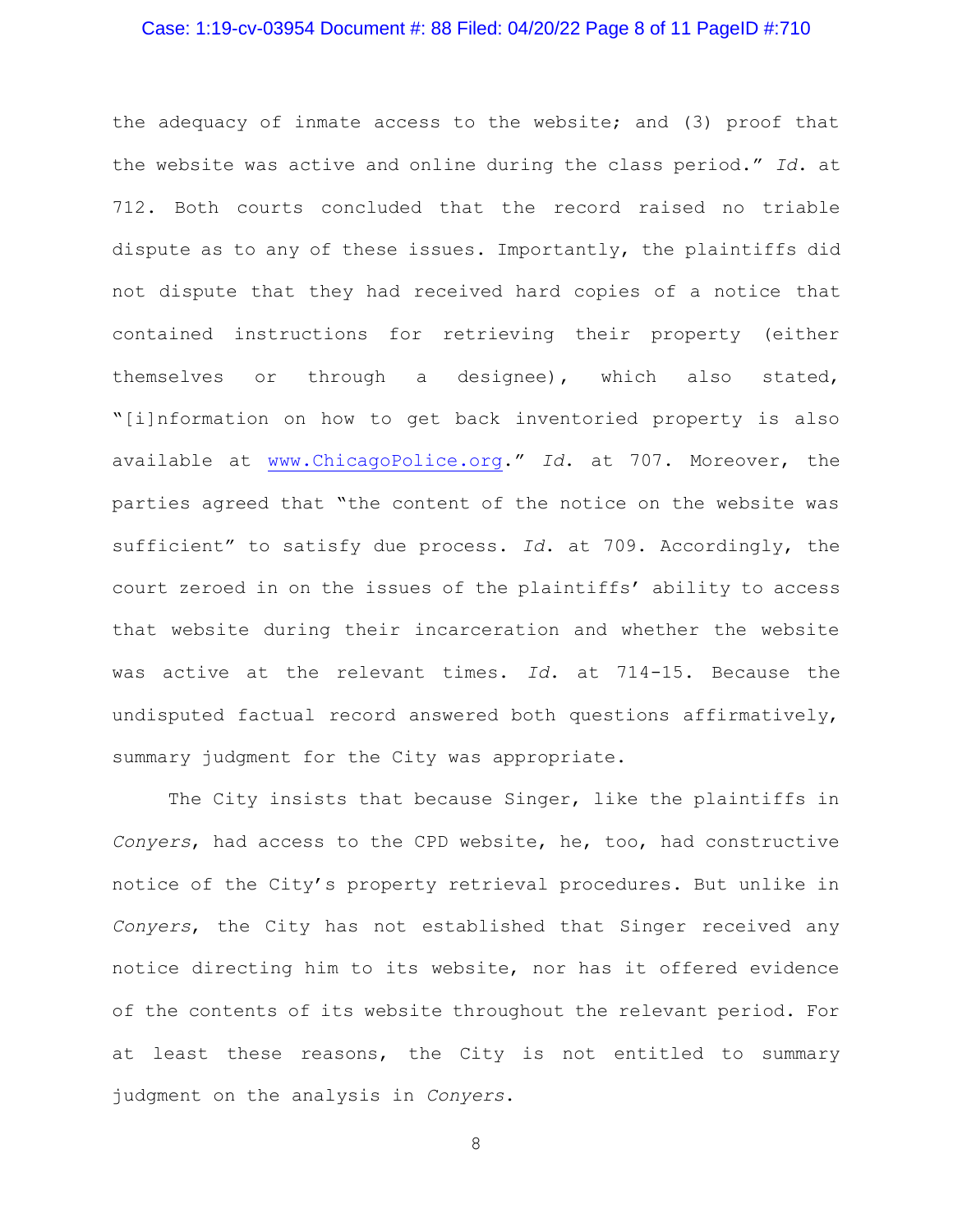### Case: 1:19-cv-03954 Document #: 88 Filed: 04/20/22 Page 9 of 11 PageID #:711

In addition to the foregoing issues, there remains the fact that a substantial portion of the property seized from Singer's home was listed on the inventory sheet as belonging to his former employer.<sup>3</sup> The City points out that because Singer was not identified as the owner of that property, he would not have received any notice the City might have sent, had it employed additional procedural safeguards, concerning its disposition.<sup>4</sup> It observes further that had Singer tried to follow the second of the procedures set forth on the back of "Copy 4" of the inventory sheet (i.e., the procedure not involving a Section 108 order), "he would have likely been rejected for not being the proper party to retrieve the items." Reply, ECF 86 at 3, 4. These observations do not support summary judgment. To the contrary, they tend to reinforce the impression that the City's procedures—including its apparently unilateral procedure for designating property ownership

<sup>3</sup> Given the nature of the criminal charges against Singer and the fact that Singer was also embroiled in several civil lawsuits with his former employer, *see Progressive Care, S.C. v. Singer et al*., 11-cv-8252 (N.D. Ill.), *Singer v. Progressive Care, S.C. et al*. 11-cv-2679 (N.D. Ill.), it is reasonable to assume that Singer's former employer was unlikely to assist him in recovering the seized property.

<sup>4</sup> The issue of procedural safeguards the City might have used is relevant because due process requires a balancing of three factors: the private interest affected by an official action; the risk of an erroneous deprivation of that interest through the procedures used, and *the probable value of additional or substitute procedural safeguards*; and the probable burden on the government of additional or substitute procedural requirement. *Mathews v. Eldridge*, 424 U.S. 319, 335 (1976) (emphasis added).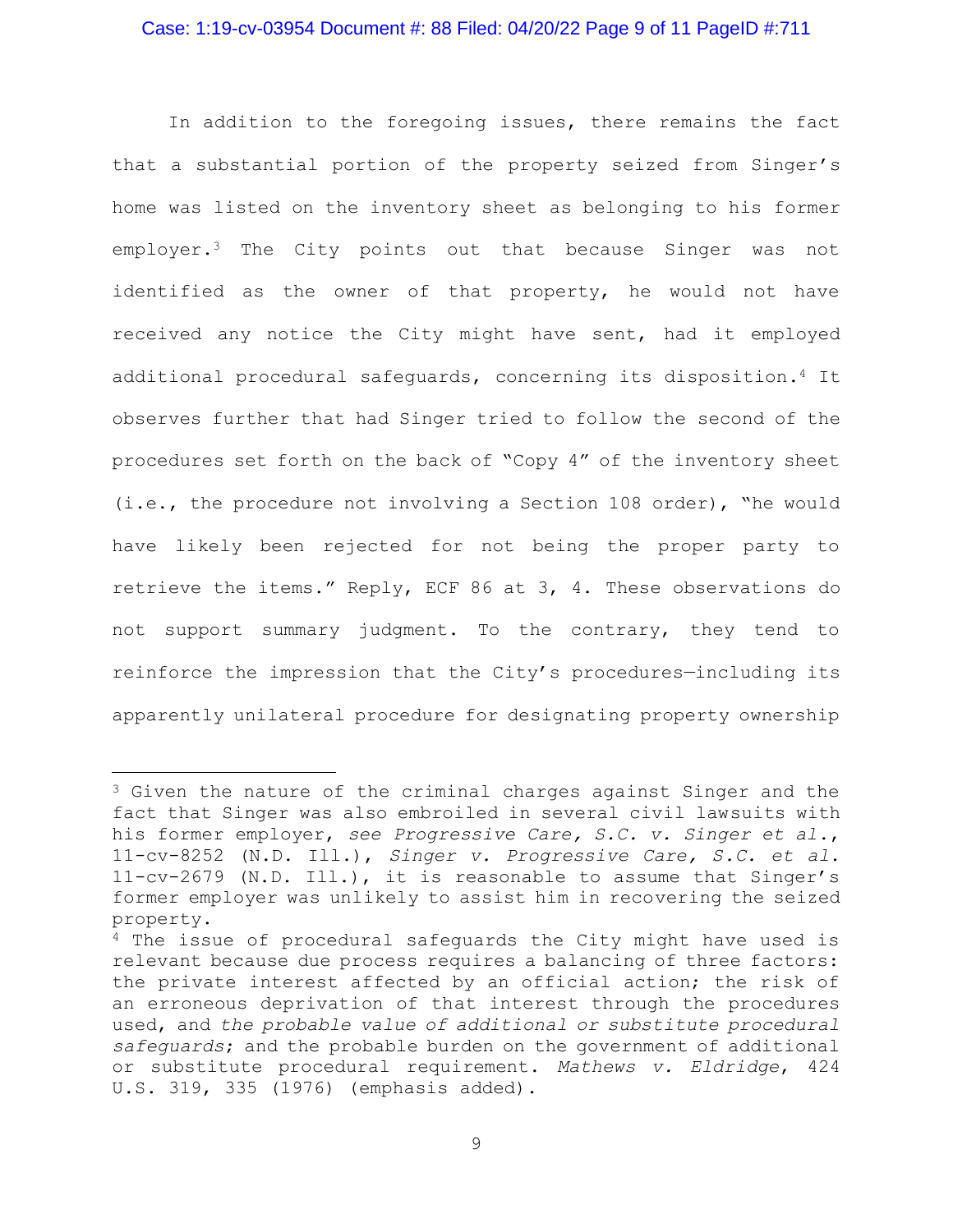### Case: 1:19-cv-03954 Document #: 88 Filed: 04/20/22 Page 10 of 11 PageID #:712

on its inventory sheets—were not reasonably calculated to provide owners with notice and an opportunity to be heard prior to disposing of their property, and thus did not satisfy due process requirements.

The remainder of the City's motion warrants only brief discussion. The essence of its argument with respect to Singer's conversion claim is that Singer failed to make a timely demand for the property that remained in the City's possession after the close of his criminal proceedings. In particular, the City emphasizes that Singer was represented by counsel and notes that his criminal attorney successfully retrieved Singer's passport from the City. By the City's lights, these facts illustrate that Singer's counsel "presumably" knew where to go and how to retrieve the remainder of Singer's personal belongings, yet failed to take reasonable efforts to do so. Pl.'s Mem., ECF 70 at 5. But the City's surmise is contradicted by Singer's attorney, who states in an affidavit that he did not know the whereabouts of Singer's property and that he made multiple attempts to learn where it was stored and how to retrieve it but was unsuccessful in these efforts. *See* McQuaid Aff. ECF at ¶¶ 9-10.

Finally, in what reads almost as an after-thought, the City asserts the Illinois Tort Immunity Act and the doctrine of laches as affirmative defenses entitling it to summary judgment. The City quietly abandons the first of these arguments in its reply. As to